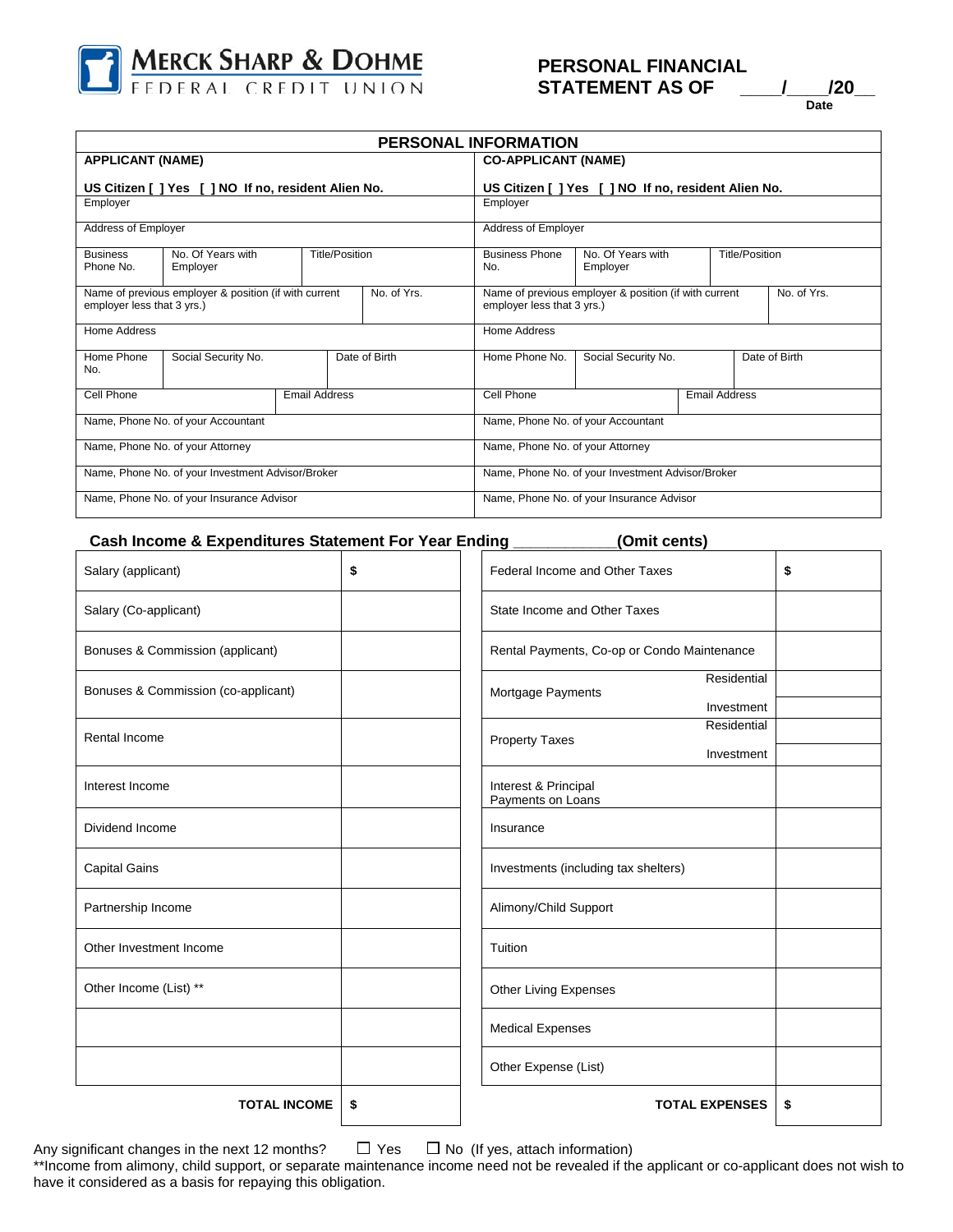### **Balance Sheet as of \_\_\_\_\_\_\_\_\_\_\_\_\_\_\_\_\_\_\_\_**

| <b>ASSETS</b>                                               | <b>AMOUNT(S)</b> | <b>LIABILITIES</b>                        | <b>AMOUNT(S)</b> |
|-------------------------------------------------------------|------------------|-------------------------------------------|------------------|
| Cash in this Credit Union                                   |                  | Notes Payable to this Credit Union        |                  |
| (including money market accounts, CD's)                     | S                | Secured                                   | \$               |
| Cash in Other Financial Institutions (List)                 |                  | Unsecured                                 |                  |
| (including money market accounts, CD's)                     |                  | Notes Payable to Others (Schedule E)      |                  |
|                                                             |                  | Secured                                   |                  |
|                                                             |                  | Unsecured                                 |                  |
|                                                             |                  | Accounts Payable (including credit cards) |                  |
|                                                             |                  | Margin Accounts                           |                  |
| Readily Marketable Securities (Schedule A)                  |                  | Notes Due: Partnership (Schedule D)       |                  |
| Non-Readily Marketable Securities (Schedule A)              |                  | Taxes Payable                             |                  |
| <b>Accounts and Notes Receivable</b>                        |                  | Mortgage Debt (Schedule D)                |                  |
| Net Cash Surrender Value of Life Insurance (Schedule B)     |                  | Life Insurance Loans (Schedule B)         |                  |
| Residential Real Estate (Schedule C)                        |                  | Other Liabilities (List):                 |                  |
| Real Estate Investments (Schedule C)                        |                  |                                           |                  |
| Partnership / PC interests (Schedule D)                     |                  |                                           |                  |
| IRA, Keogh, Profit-Sharing & Other Vested Retirement Accts. |                  |                                           |                  |
| Deferred income (number of years deferred                   |                  |                                           |                  |
| Personal Property (including automobiles)                   |                  |                                           |                  |
| Other Assets (List):                                        |                  |                                           |                  |
|                                                             |                  |                                           |                  |
|                                                             |                  |                                           |                  |
|                                                             |                  | <b>TOTAL LIABILITIES</b>                  |                  |
|                                                             |                  | <b>NET WORTH</b>                          |                  |
|                                                             |                  |                                           |                  |
|                                                             |                  |                                           | \$               |

| <b>CONTINGENT LIABILITIES</b>                                                                          | <b>YES</b>    | <b>NO</b><br><b>AMOUNT</b> |
|--------------------------------------------------------------------------------------------------------|---------------|----------------------------|
| Are you a guarantor, co-marker, or endorser for any debt of an individual, corporation or partnership? | $\mathcal{L}$ | S<br>$\Box$                |
| Do you have any outstanding letters of credit or surety bonds?                                         | $\Box$        | П                          |
| Are there any suits or legal actions pending against you?                                              | $\mathbf{L}$  | $\Box$                     |
| Are you contingently liable on any lease or contract?                                                  | $\mathbf{L}$  |                            |
| Are any of your tax obligations past due?                                                              |               |                            |
| What would be your total estimated tax liability if you were to sell your major assets?                |               |                            |
| If yes for any of the above, give details:                                                             |               |                            |
|                                                                                                        |               |                            |
|                                                                                                        |               |                            |

| Schedule A - All Securities (Including non-money market mutual funds) |                                                                               |          |                   |      |                     |                |     |  |  |  |  |
|-----------------------------------------------------------------------|-------------------------------------------------------------------------------|----------|-------------------|------|---------------------|----------------|-----|--|--|--|--|
| No. of Shares<br>(Stock or Face<br><b>DESCRIPTION</b>                 |                                                                               | OWNER(S) | <b>WHERE HELD</b> | COST | <b>CURRENT</b>      | <b>PLEDGED</b> |     |  |  |  |  |
| Value (Bonds)                                                         |                                                                               |          |                   |      | <b>MARKET VALUE</b> | <b>YES</b>     | NO. |  |  |  |  |
|                                                                       | READILY MARETABLE SECURITIES (Including U.S. Governments and Municipals)*     |          |                   |      |                     |                |     |  |  |  |  |
|                                                                       |                                                                               |          |                   |      |                     |                |     |  |  |  |  |
|                                                                       |                                                                               |          |                   |      |                     |                |     |  |  |  |  |
|                                                                       |                                                                               |          |                   |      |                     | г              |     |  |  |  |  |
|                                                                       |                                                                               |          |                   |      |                     |                |     |  |  |  |  |
|                                                                       | NON-READILY MARKETABLE SECURITIES (closely held, traded, or restricted stock) |          |                   |      |                     |                |     |  |  |  |  |
|                                                                       |                                                                               |          |                   |      |                     |                |     |  |  |  |  |
|                                                                       |                                                                               |          |                   |      |                     |                |     |  |  |  |  |
|                                                                       |                                                                               |          |                   |      |                     |                |     |  |  |  |  |

\*If not enough space, attach a separate schedule or brokerage statement and enter totals only.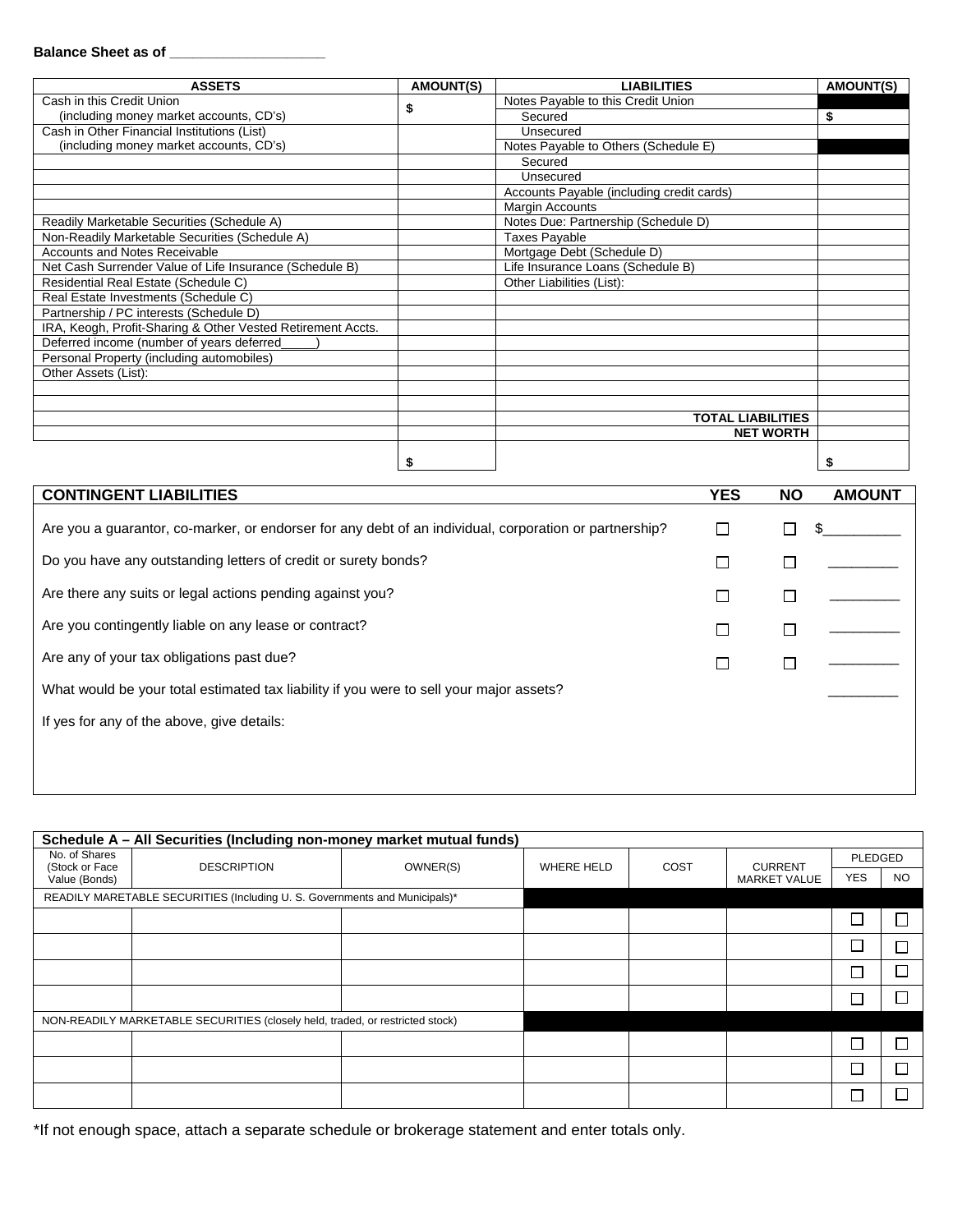| Schedule B - Insurance<br>Life Insurance (use additional sheets) |                             |                |             |                            |                    |           |  |  |  |
|------------------------------------------------------------------|-----------------------------|----------------|-------------|----------------------------|--------------------|-----------|--|--|--|
| <b>Insurance Company</b>                                         | Face<br>Amount of<br>Policy | Type of Policy | Beneficiary | Cash<br>Surrender<br>Value | Amount<br>Borrowed | Ownership |  |  |  |
|                                                                  |                             |                |             |                            |                    |           |  |  |  |
|                                                                  |                             |                |             |                            |                    |           |  |  |  |
|                                                                  |                             |                |             |                            |                    |           |  |  |  |

| <b>Disability Insurance</b>      | Applicant | <b>Co-Applicant</b> |
|----------------------------------|-----------|---------------------|
| Monthly Distribution of Disabled |           |                     |
| Number of Years Covered          |           |                     |

#### **Schedule C – Personal Residence & Real Estate Investments, Mortgage Debt (majority ownership only) Personal Residence**  Property Address Legal **Owner** Purchase Market Value Present Loan Balance Interest Rate Loan Maturity Date Monthly Year Price Value Balance Rate Date Payment Lender **Investment**  Property Address *(see Attachment A)*  Legal **Owner** Purchase Market Value Present Loan Balance Interest Rate Loan Maturity Date Monthly Year Price Value Balance Rate Date Payment Lender

| Schedule D - Partnerships (less than majority ownership for real partnerships)* |                       |      |                  |                                |                                   |                      |  |  |  |
|---------------------------------------------------------------------------------|-----------------------|------|------------------|--------------------------------|-----------------------------------|----------------------|--|--|--|
|                                                                                 | Date of               |      |                  |                                | Balance Due on                    | Final                |  |  |  |
| Type of Investment                                                              | Initial<br>Investment | Cost | Percent<br>Owned | <b>Current Market</b><br>Value | Partnership:<br>Holds, Cash, Call | Contribution<br>Date |  |  |  |
| Business/Professional (indicate name):                                          |                       |      |                  |                                |                                   |                      |  |  |  |
|                                                                                 |                       |      |                  |                                |                                   |                      |  |  |  |
|                                                                                 |                       |      |                  |                                |                                   |                      |  |  |  |
| Investments (including Tax Shelters):                                           |                       |      |                  |                                |                                   |                      |  |  |  |
|                                                                                 |                       |      |                  |                                |                                   |                      |  |  |  |
|                                                                                 |                       |      |                  |                                |                                   |                      |  |  |  |
|                                                                                 |                       |      |                  |                                |                                   |                      |  |  |  |
|                                                                                 |                       |      |                  |                                |                                   |                      |  |  |  |
|                                                                                 |                       |      |                  |                                |                                   |                      |  |  |  |
|                                                                                 |                       |      |                  |                                |                                   |                      |  |  |  |
|                                                                                 |                       |      |                  |                                |                                   |                      |  |  |  |

**\*Note:** For investments which represent a material portion of your total assets, please include the relevant financial statements or tax returns, or in the case of partnership investments of S-corporations, schedule K-1s.

| <b>Schedule E - Notes Payable</b> |                     |                   |         |        |            |          |                  |         |         |
|-----------------------------------|---------------------|-------------------|---------|--------|------------|----------|------------------|---------|---------|
|                                   |                     |                   | Secured |        |            | Interest | Loan             | Monthly | Unpaid  |
| Due to                            | Type of<br>Facility | Amount of<br>Line | Yes     | No     | Collateral | Rate     | Maturity<br>Date | Payment | Balance |
|                                   |                     |                   | $\Box$  | $\Box$ |            |          |                  |         |         |
|                                   |                     |                   | $\Box$  | $\Box$ |            |          |                  |         |         |
|                                   |                     |                   | $\Box$  | $\Box$ |            |          |                  |         |         |
|                                   |                     |                   | $\Box$  | $\Box$ |            |          |                  |         |         |